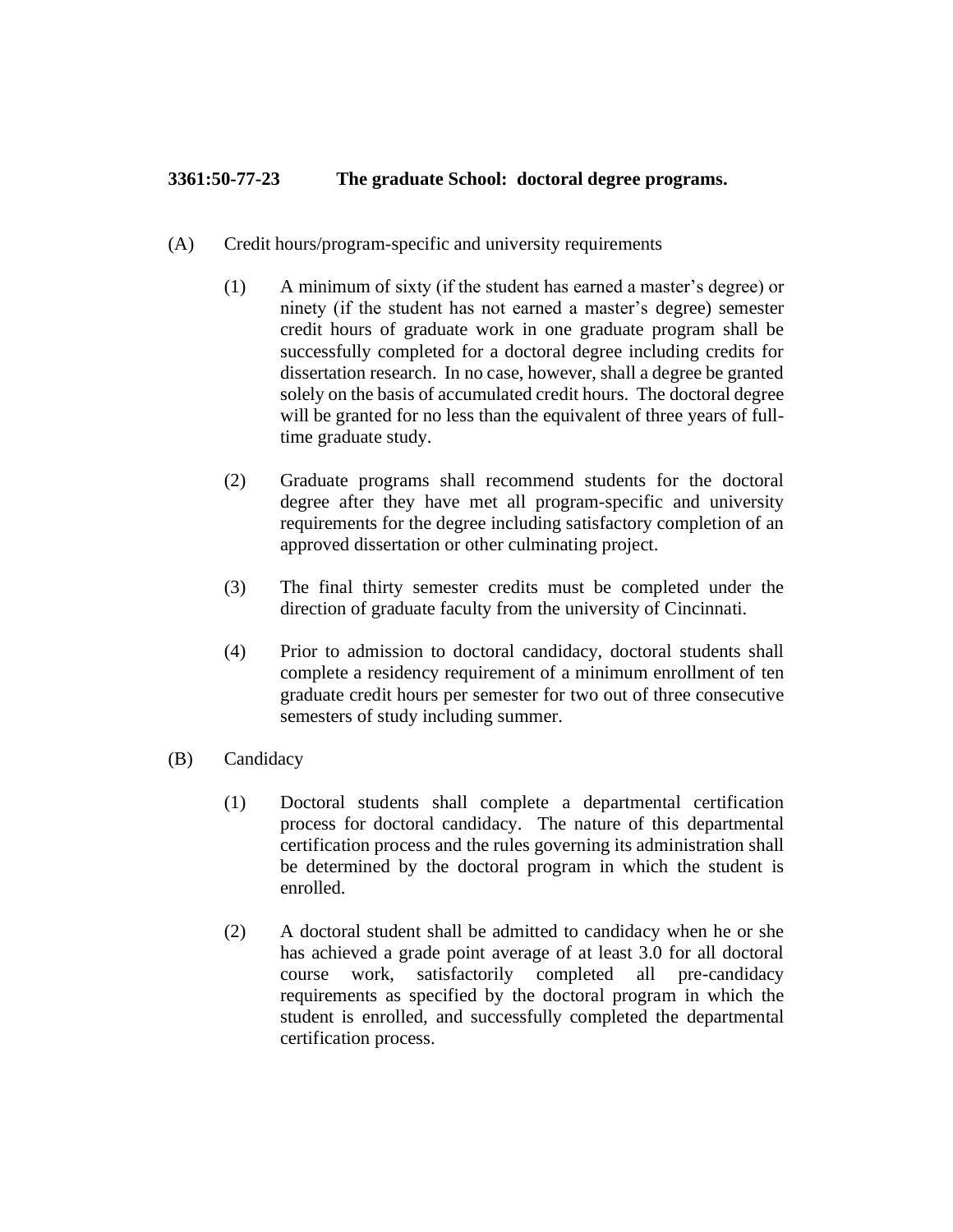(3) Once a student is admitted to candidacy, he or she shall register for at least one graduate credit hour in the fall semester of each year to maintain his or her graduate student and candidacy status.

## (C) Time limitation

- (1) The period from time of matriculation to a doctoral program to candidacy shall not exceed five consecutive years unless otherwise approved by the dean of the graduate school.
- (2) The period of time from admission to doctoral candidacy to completion of the doctoral degree shall not exceed four consecutive years unless otherwise approved by the dean of the graduate school.
- (3) The period of time from matriculation to graduation shall not exceed nine years regardless of the pre- and post- candidacy periods.
- (D) Dissertation

Each Ed.D. and Ph.D. candidate shall produce an approved dissertation that demonstrates high scholarly achievement based on the candidate's original research or creative activity. Other doctoral programs may require students to complete other types of capstone experiences.

(E) Dissertation committee

Following admission to doctoral candidacy and the selection of a research topic and research mentor, a dissertation committee shall be appointed by the vice provost and university dean of the graduate school according to the recommendation of the doctoral program in consultation with the research mentor and student.

- (1) The research mentor shall serve as chairperson of the dissertation committee.
- (2) A dissertation committee shall be composed of a minimum of three full-time faculty members with professorial rank at the university of Cincinnati. The committee chair must be a member of the graduate faculty.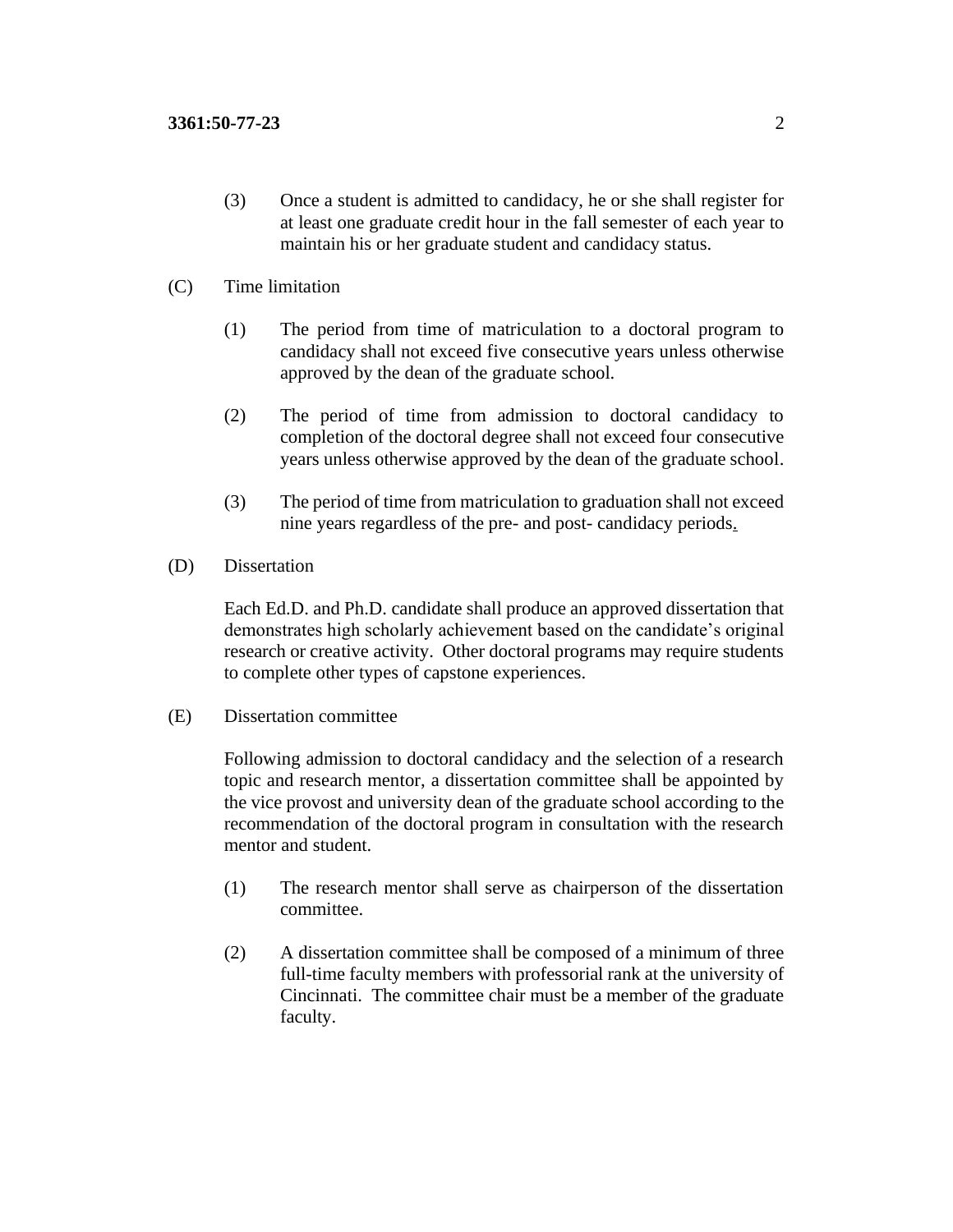- (3) Individuals with appropriate expertise may be added to a dissertation committee if nominated by the candidate and approved by the committee chairperson and doctoral program. Such persons shall serve without compensation from the university or candidate, and shall be full voting members of the committee.
- (F) Final defense of dissertation

Once a dissertation is deemed to be satisfactory with respect to its form and content by the committee, a final defense shall be announced under dissertation defense announcements on the graduate school website.

- (1) The defense is open to the public and all members of the academic community.
- (2) Under the standard dissertation defense procedure, the candidate will answer pertinent questions put by members of the committee following an oral presentation of the dissertation.
- (3) After the committee has completed its questioning, other persons present will have an opportunity to submit questions or comments.
- (4) At the conclusion of the defense, the committee will withdraw and render a decision regarding the acceptability of the dissertation and its defense, and report its decision to the candidate. In the case of a favorable decision, this decision shall be communicated to the graduate program and the graduate school. Dissertation approval requires a favorable decision by the candidate's dissertation committee.
- (G) Petitions for reinstatement and extension of candidacy

Students may petition graduate council for extension of their doctoral candidacy through their program, college, and the vice provost and university dean of the graduate school prior to its expiration. Students whose candidacy has expired may petition for both reinstatement and extension of candidacy using the same administrative procedure. If reinstatement is approved, the student will be readmitted to candidacy only after satisfying the formal candidacy examination requirements administered by the department. Each department shall establish and publish a policy concerning extension of degree candidacy and